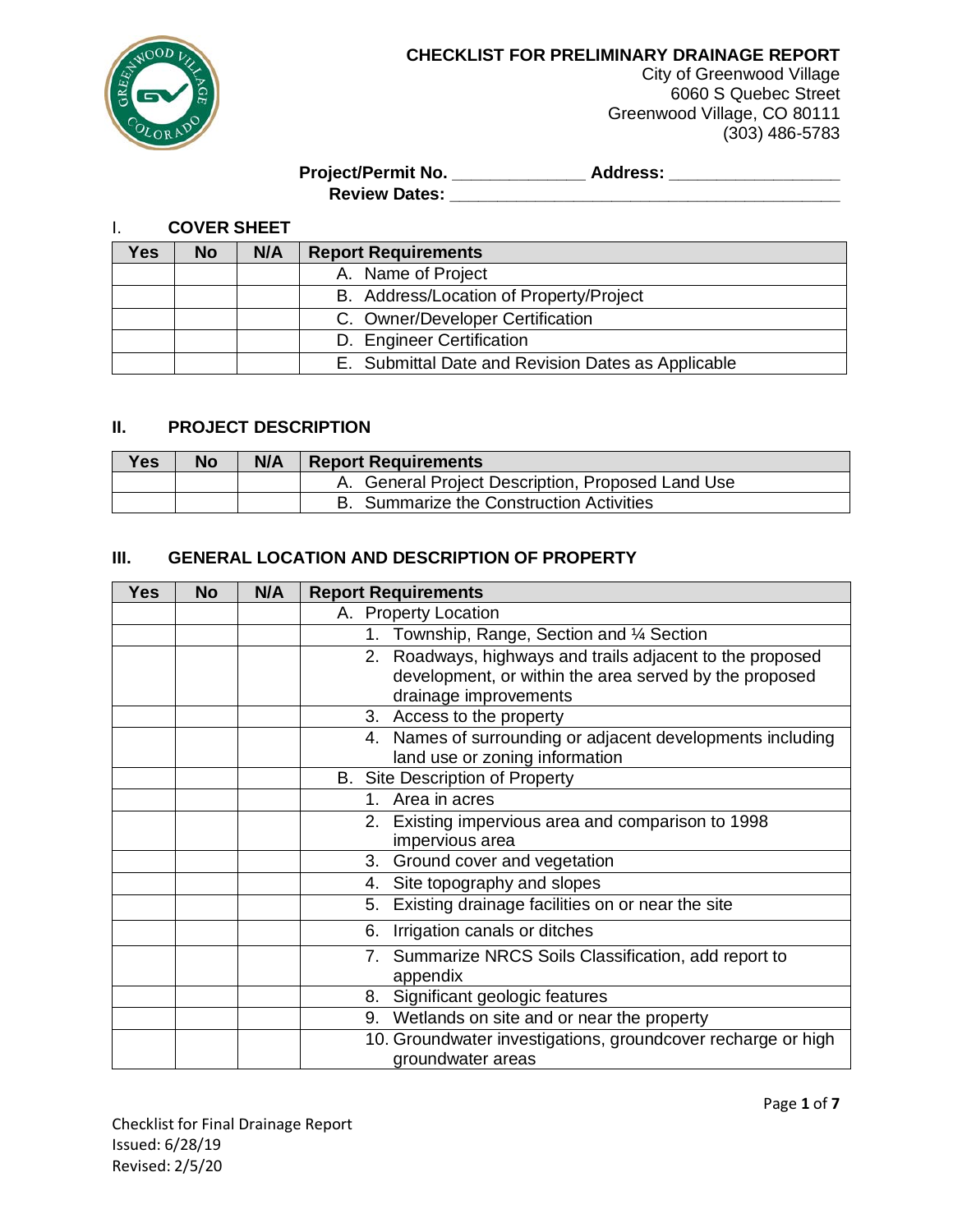

City of Greenwood Village 6060 S Quebec Street Greenwood Village, CO 80111 (303) 486-5783

| 11. Drainage patterns that influence the site including: |
|----------------------------------------------------------|
| a. Historical drainage patterns                          |
| b. Existing drainage patterns                            |
| c. Offsite drainage flowing onto the project             |
| d. Drainage system downstream of the project             |
| 12. Floodplains delineated by UDFCD FHAD Studies or on   |
| <b>FEMA FIRM Maps</b>                                    |

# **IV. PREVIOUS DRAINAGE REPORTS**

| Yes | <b>No</b> | N/A | <b>Report Requirements</b>                                                                                                                                               |
|-----|-----------|-----|--------------------------------------------------------------------------------------------------------------------------------------------------------------------------|
|     |           |     | A. Major Drainage Basins                                                                                                                                                 |
|     |           |     | 1. Reference all drainageway planning or flood hazard area<br>delineation studies that affect the project such as UDFCD<br>FHAD Studies, Outfall System Planning Studies |
|     |           |     | 2. Discuss the effects of these studies on the proposed<br>project, including existing conditions, need for<br>improvements and impact on proposed development.          |
|     |           |     | <b>B.</b> Project Drainage                                                                                                                                               |
|     |           |     | 1. Reference previous site-specific drainage studies                                                                                                                     |
|     |           |     | 2. Discuss impact of previous studies impact on the project<br>and offsite runoff flowing to the project                                                                 |

# **V. DESIGN CRITERIA**

| <b>Yes</b> | <b>No</b> | N/A | <b>Report Requirements</b>                                        |
|------------|-----------|-----|-------------------------------------------------------------------|
|            |           |     | A. List applicable criteria and optional provisions selected when |
|            |           |     | applicable including GVDCM and or USDCM. Discuss tables,          |
|            |           |     | figures, charts, details that will be used                        |
|            |           |     | B. Hydrology                                                      |
|            |           |     | 1. Runoff calculations method(s)                                  |
|            |           |     | Design storm recurrence intervals<br>2.                           |
|            |           |     | Design rainfall<br>3.                                             |
|            |           |     | Flood attenuation/Storage calculation method(s)<br>4.             |
|            |           |     | Flood attenuation/Release rate calculation method(s)<br>5.        |
|            |           |     | C. Hydraulics                                                     |
|            |           |     | Methods used to determine conveyance facility capabilities<br>1.  |
|            |           |     | 2. Hydraulic grade line calculation method and discussion of      |
|            |           |     | loss of coefficients                                              |
|            |           |     | Methods used to calculate water surface profiles<br>3.            |
|            |           |     | 4. Allowable street capacity                                      |
|            |           |     | D. Water Quality Enhancement                                      |
|            |           |     | <b>Discuss proposed BMPs</b><br>1.                                |
|            |           |     | Identify design procedures and WQCV                               |

Page **2** of **7**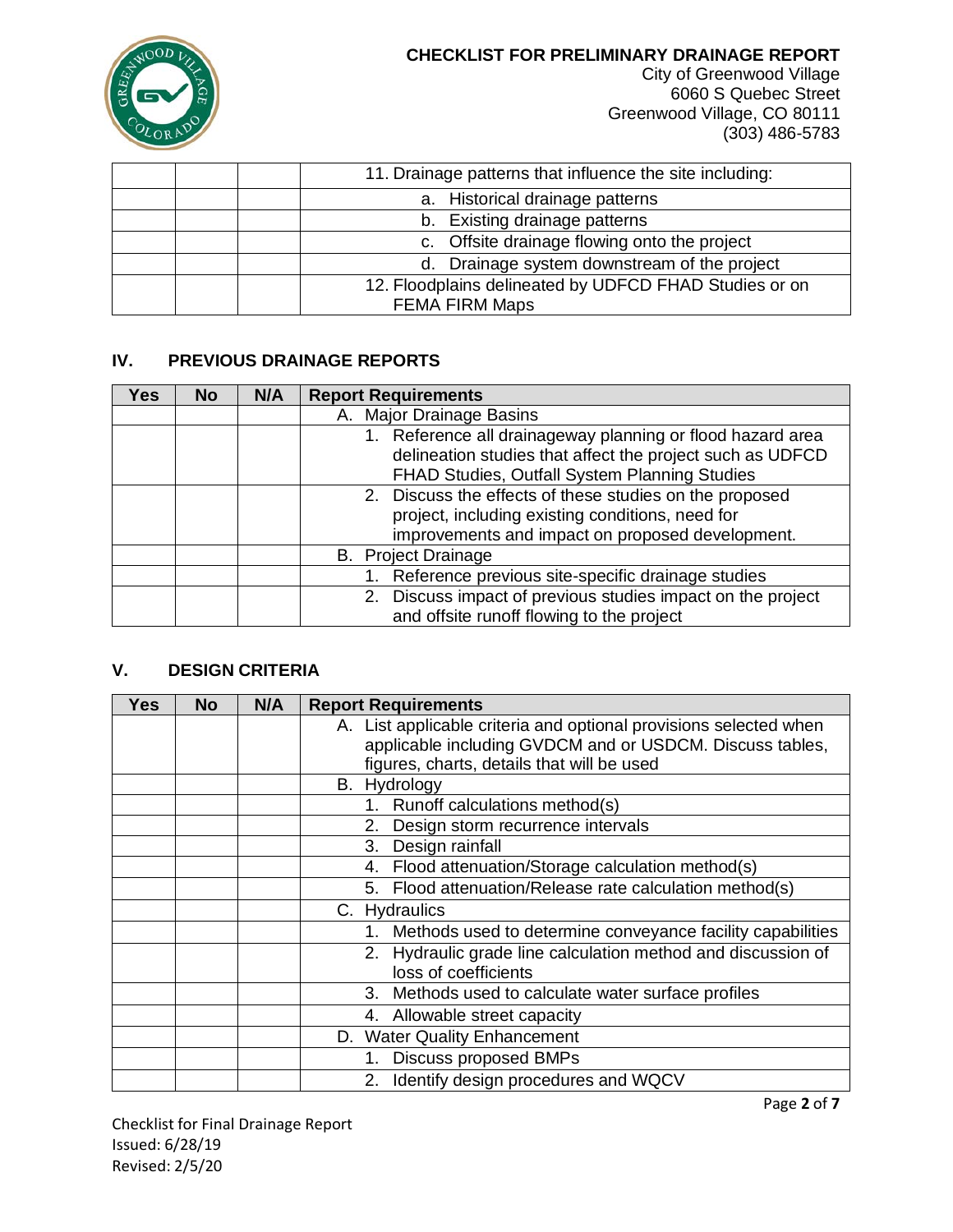

City of Greenwood Village 6060 S Quebec Street Greenwood Village, CO 80111 (303) 486-5783

|  | 3. Discuss proposed source controls for site activities  |
|--|----------------------------------------------------------|
|  | E. Groundwater Investigation                             |
|  | 1. Discuss groundwater investigations and results        |
|  | 2. Identify potential groundwater issues and remediation |
|  | measures                                                 |

# **VI. DRAINAGE DESIGN**

| <b>Yes</b> | <b>No</b> | N/A | <b>Report Requirements</b>                                       |
|------------|-----------|-----|------------------------------------------------------------------|
|            |           |     | A. Proposed Drainage Plan                                        |
|            |           |     | Tier Classification Assessment in accordance with Table 1-<br>1. |
|            |           |     | 1 of the Greenwood Village Drainage Criteria Manual              |
|            |           |     | Square feet of increased or decrease impervious area for<br>2.   |
|            |           |     | the project area of disturbance                                  |
|            |           |     | Area of disturbance<br>3.                                        |
|            |           |     | 4. Wetland requirements                                          |
|            |           |     | 5. Floodplain requirements                                       |
|            |           |     | 6. Water quality requirements outside and/or inside the          |
|            |           |     | <b>Cherry Creek Reservoir Basin</b>                              |
|            |           |     | 7. Discuss the application of the Four Step Process (Section     |
|            |           |     | 15.3.1 of the DCM)                                               |
|            |           |     | Discuss the approach to stormwater quality management<br>8.      |
|            |           |     | including; runoff reduction, onsite treatment, regional/sub-     |
|            |           |     | regional treatment (Section 15.3.2 of the DCM)                   |
|            |           |     | 9. Discuss the base design standards selected for the project    |
|            |           |     | (Section 15.3.3 of the DCM)                                      |
|            |           |     | B. Discuss conveyance concepts                                   |
|            |           |     | 1. Proposed drainage paths and patterns                          |
|            |           |     | 2. Tributary basins and areas, peak flow rate at design points   |
|            |           |     | 3. Street capacities                                             |
|            |           |     | 4. Storm sewer layout, including inlet and pipe locations and    |
|            |           |     | sizes                                                            |
|            |           |     | 5. Storm sewer outfall locations and design, including method    |
|            |           |     | of energy dissipation                                            |
|            |           |     | 6. Discuss how runoff is conveyed from all outfalls to the       |
|            |           |     | nearest major drainageway, including the flow path, and          |
|            |           |     | capacity downstream of the outfall to the nearest major          |
|            |           |     | drainageway                                                      |
|            |           |     | 7. Open channel and swale design, peak flow rates at design      |
|            |           |     | points, dimensions, alignment, stabilization and grade           |
|            |           |     | control improvements, low flow and trickle channel               |
|            |           |     | capacities, water surface elevations, etc.                       |
|            |           |     | 8. Downstream facilities impacted by project and offsite         |
|            |           |     | facility for the conveyance of minor and major flows to the      |
|            |           |     | major drainageway                                                |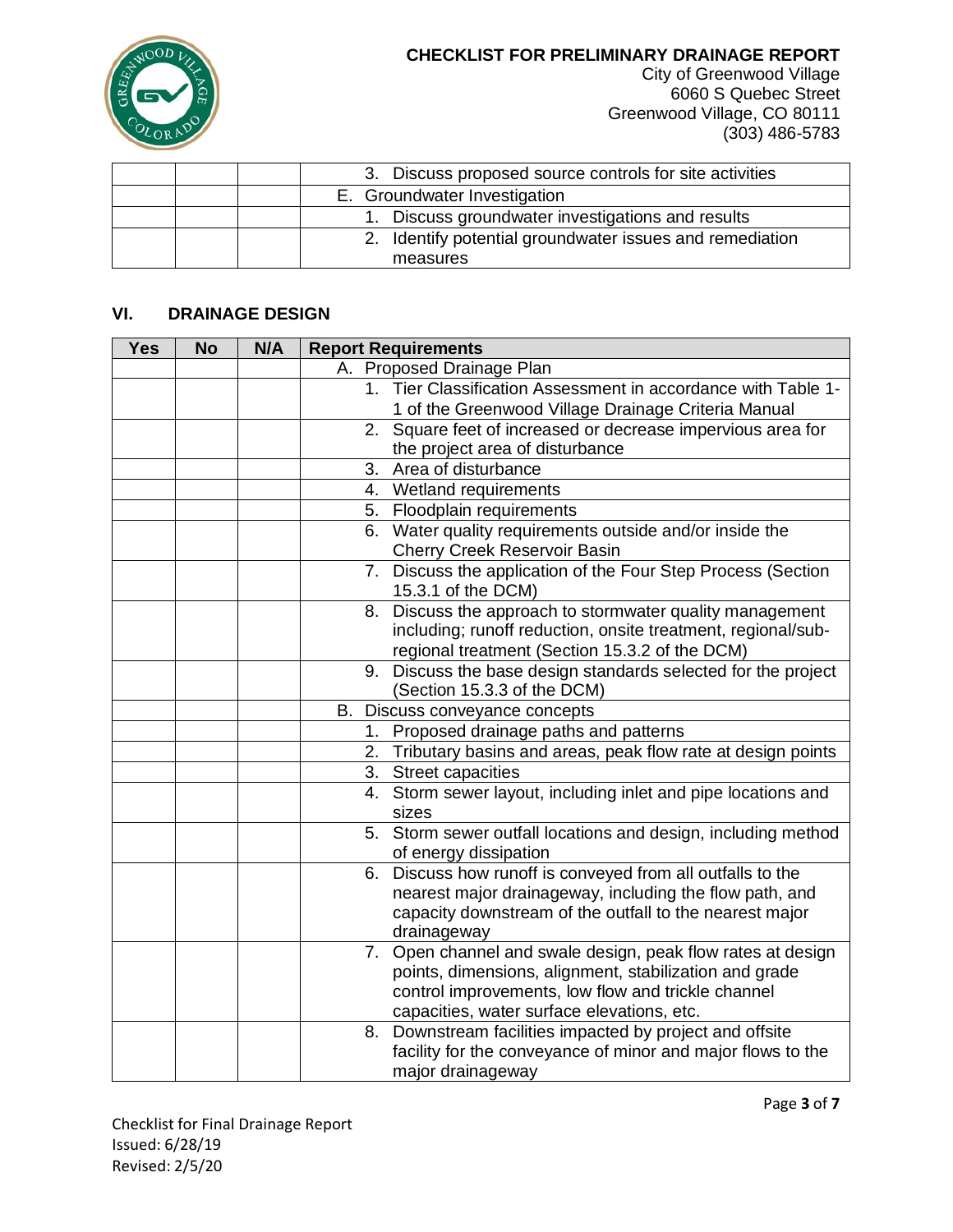

City of Greenwood Village 6060 S Quebec Street Greenwood Village, CO 80111 (303) 486-5783

|  |    | 9. Maintenance of the facilities, easements, and tracts that   |
|--|----|----------------------------------------------------------------|
|  |    | are required for stormwater conveyance                         |
|  |    | 10. Offsite conveyance facilities needed for the conveyance of |
|  |    | minor and major flows to the major drainageway                 |
|  |    | C. Flood Attenuation/Water Quality Facilities                  |
|  |    | 1. Provide pond design including release rates, storage        |
|  |    | volumes and water surface elevations for the Water Quality     |
|  |    | Capture Volume, Excess Urban Runoff Volume, 100-year,          |
|  |    | and emergency overflow conditions and spillway, outlet         |
|  |    | structure design, etc.                                         |
|  |    | 2. Provide pond outfall locations and design, including        |
|  |    | method of energy dissipation                                   |
|  |    | 3. Runoff conveyance from all pond outfall(s) to the nearest   |
|  |    | drainageway, including a discussion of the flow path and       |
|  |    | capacity downstream of the outfall(s)                          |
|  | 4. | Maintenance of the pond and easements and tracts that          |
|  |    | are required                                                   |
|  |    | D. Water Quality Enhancement                                   |
|  |    | 1. Design of all structural water quality practices including  |
|  |    | tributary area, sizing, treatment volumes design               |
|  |    | 2. Maintenance of the facility, easements, and tracts that are |
|  |    | required for the water quality enhancement                     |
|  |    | 3. Source controls that are necessary to prevent the potential |
|  |    | for illicit discharge from site activities                     |
|  |    | E. Floodplain                                                  |
|  |    | 1. Source of the floodplain information and level of detailed  |
|  |    | analysis including UDFCD FHAD or FEMA FIRM, and                |
|  |    | Village Floodplain Development Regulations and                 |
|  |    | <b>Floodplain Development Permits</b>                          |
|  | 2. | Details of floodplain modifications, including                 |
|  |    | encroachments, velocities, depths, stabilization measures,     |
|  |    | water surface elevations, etc.                                 |
|  |    | 3. Floodplain modification studies, including CLOMR and        |
|  |    | LOMR requirements (separate CLOMR/LOMER studies                |
|  |    | are required and floodplain permit)                            |
|  |    | F. Groundwater                                                 |
|  |    | Discuss improvements to mitigate groundwater                   |
|  |    | G. Additional Permitting Requirements                          |
|  |    | 1. Section 404 of the Clean Water Act                          |
|  |    | 2. Endangered Species Act                                      |
|  | 3. | Colorado Discharge Permit System Construction Permit           |
|  | 4. | Other Local, State and Federal requirement                     |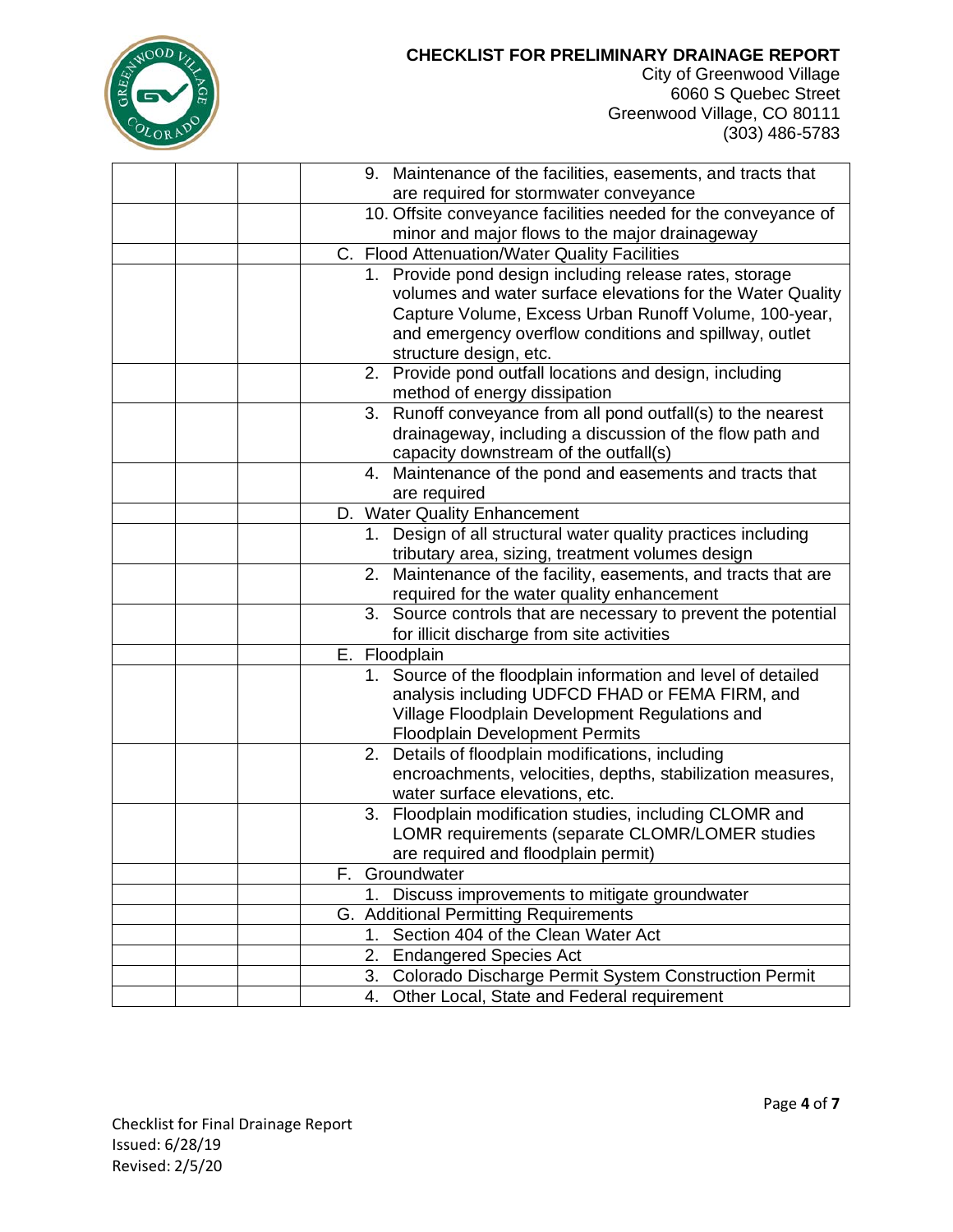

City of Greenwood Village 6060 S Quebec Street Greenwood Village, CO 80111 (303) 486-5783

### **VII. CONCLUSIONS**

| <b>Yes</b> | <b>No</b> | N/A | <b>Report Requirements</b>                                     |
|------------|-----------|-----|----------------------------------------------------------------|
|            |           |     | A. Compliance with Standards                                   |
|            |           |     | <b>Greenwood Village</b>                                       |
|            |           |     | <b>UDFCD Criteria</b><br>2.                                    |
|            |           |     | Master Plans and UDFCD Outfall Systems Planning Study<br>3.    |
|            |           |     | 4. Floodplain regulations                                      |
|            |           |     | 5. Cherry Creek Basin Control Regulation No. 72                |
|            |           |     | Waivers<br>В.                                                  |
|            |           |     | 1. Provide the drainage criteria by section number for which a |
|            |           |     | waiver will be requested (Note: a request in writing           |
|            |           |     | justifying the waiver request with all pertinent analysis must |
|            |           |     | be submitted for approval prior to approval of the Final       |
|            |           |     | Drainage Report)                                               |
|            |           |     | C. Drainage Concepts                                           |
|            |           |     | Overall effectiveness of stormwater management design to       |
|            |           |     | convey, store and treat stormwater                             |

## **REFERENCES**

| <b>Yes</b> | <b>No</b> | N/A | <b>Report Requirements</b>                                           |  |
|------------|-----------|-----|----------------------------------------------------------------------|--|
|            |           |     | A. Reference all criteria, master plans, reports, or other technical |  |
|            |           |     | information used in development of the report                        |  |

# **VIII. APPENDICES**

| <b>Yes</b> | <b>No</b> | N/A | <b>Report Requirements</b>                                       |
|------------|-----------|-----|------------------------------------------------------------------|
|            |           |     | A. Maps                                                          |
|            |           |     | <b>Vicinity Map</b><br>1.                                        |
|            |           |     | Soil Survey Information<br>2.                                    |
|            |           |     | Floodplain Map<br>3.                                             |
|            |           |     | <b>B.</b> Hydrologic Calculations                                |
|            |           |     | Land use assumptions both on and off site<br>1.                  |
|            |           |     | Runoff coefficients and time concentration<br>2.                 |
|            |           |     | Colorado Urban Hydrograph Procedure input parameters<br>3.       |
|            |           |     | <b>UDSWM Input parameters</b><br>4.                              |
|            |           |     | Peak flow rate calculations for the minor and major storms<br>5. |
|            |           |     | <b>Rainfall information</b><br>6.                                |
|            |           |     | CUHP/UDSWM input and output<br>7.                                |
|            |           |     | Hydrograph data<br>8.                                            |
|            |           |     | Connectivity diagram showing relationship/connectivity of<br>9.  |
|            |           |     | basins, conveyance facilities, detention ponds, and design       |
|            |           |     | points                                                           |
|            |           |     | 10. Floodplain hydrology information                             |

Checklist for Final Drainage Report Issued: 6/28/19 Revised: 2/5/20

Page **5** of **7**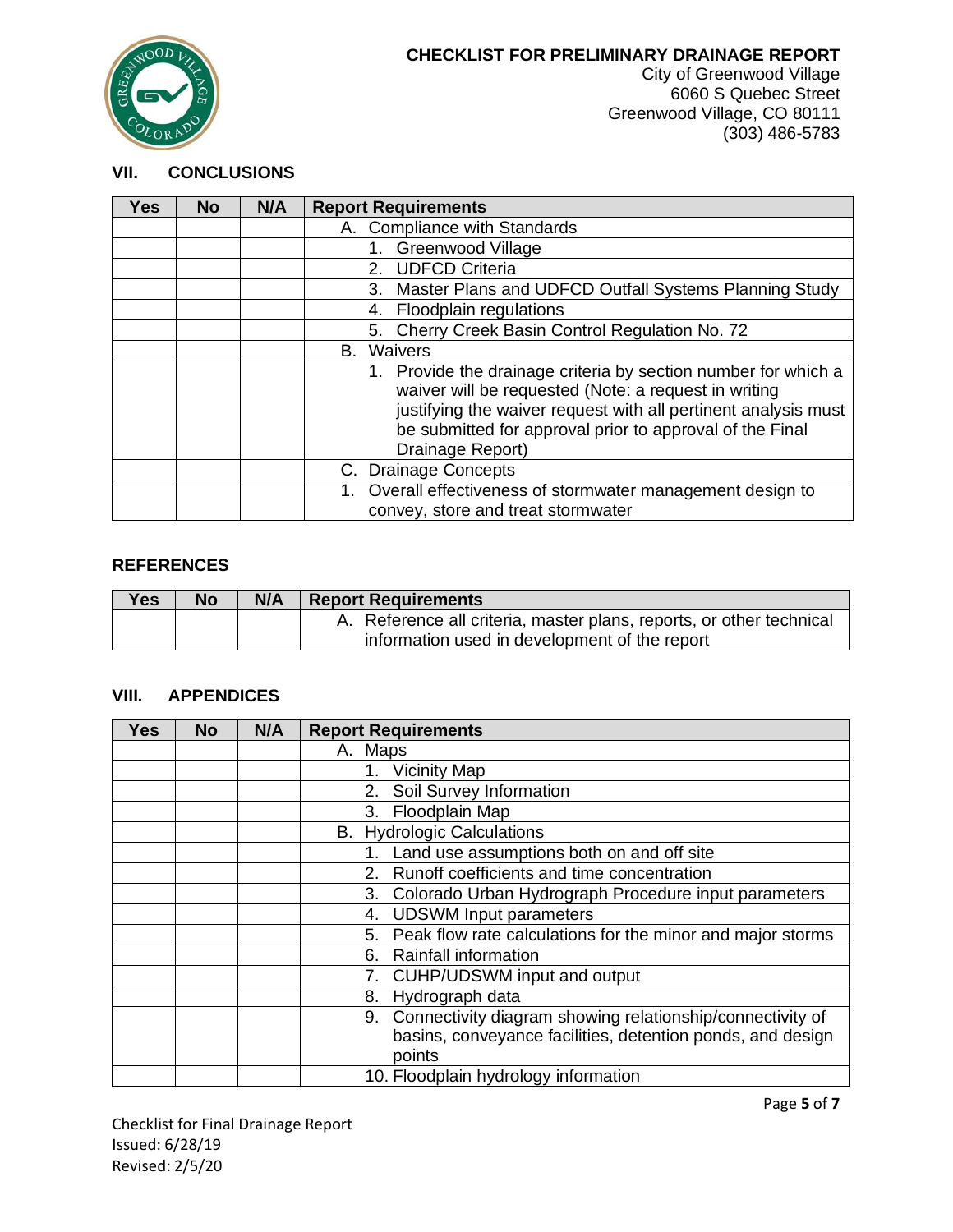

City of Greenwood Village 6060 S Quebec Street Greenwood Village, CO 80111 (303) 486-5783

| C. Hydraulic Computations                                     |
|---------------------------------------------------------------|
| Street, inlet storm sewer capacities                          |
| Open channel or swale capacities<br>2.                        |
| Low flow and trickle channels<br>3.                           |
| Stabilization and grade control structures<br>4.              |
| 5. Water surface profiles                                     |
| 6. State-storage-discharge calculations for flood attenuation |
| and water quality                                             |
| Pond routing calculations<br>7.                               |
| Emergency spillway sizing calculations<br>8.                  |
| 9. Downstream/outfall capacity to drainageway                 |
| 10. Energy dissipation for outfalls                           |
| 11. Floodplain modeling                                       |
| 12. Water quality enhancement, design and sizing              |
| D. Referenced Information                                     |
| 1. Pertinent portions of all referenced materials or drainage |
| reports                                                       |

#### **CHECKLIST FOR FINAL DRAINAGE PLAN I. OVERALL DRAINAGE PLAN**

| <b>Yes</b> | <b>No</b> | N/A | <b>Report Requirements</b>                                          |
|------------|-----------|-----|---------------------------------------------------------------------|
|            |           |     | A. 24" x 36" in size, 22" x 34" also acceptable when half size sets |
|            |           |     | will be produced                                                    |
|            |           |     | B. Title block and legend                                           |
|            |           |     | C. Show boundaries of entire development or project                 |
|            |           |     | D. Existing or proposed streets, roadways, or highways              |
|            |           |     | E. Show limits of all major basins, including off-site basins where |
|            |           |     | feasible                                                            |
|            |           |     | F. Drainage basin and sub basin boundaries                          |
|            |           |     | G. General drainage patterns and flow paths, including those        |
|            |           |     | entering and leaving the site                                       |
|            |           |     | H. Topographic information                                          |
|            |           |     | Identify existing stormwater management facilities, upstream,       |
|            |           |     | downstream, or within the site, which will provide a stormwater     |
|            |           |     | management function for the site                                    |
|            |           |     | J. Overlay or figure showing layout of Detailed Drainage Plan       |
|            |           |     | sheets                                                              |

# **II. DETAILED DRAINAGE PLANS**

| <b>Yes</b> | <b>No</b> | N/A | <b>Report Requirements</b>                           |
|------------|-----------|-----|------------------------------------------------------|
|            |           |     | A. 24" x 36" in size, 22" x 34" are acceptable sizes |
|            |           |     | B. Title block and legend                            |